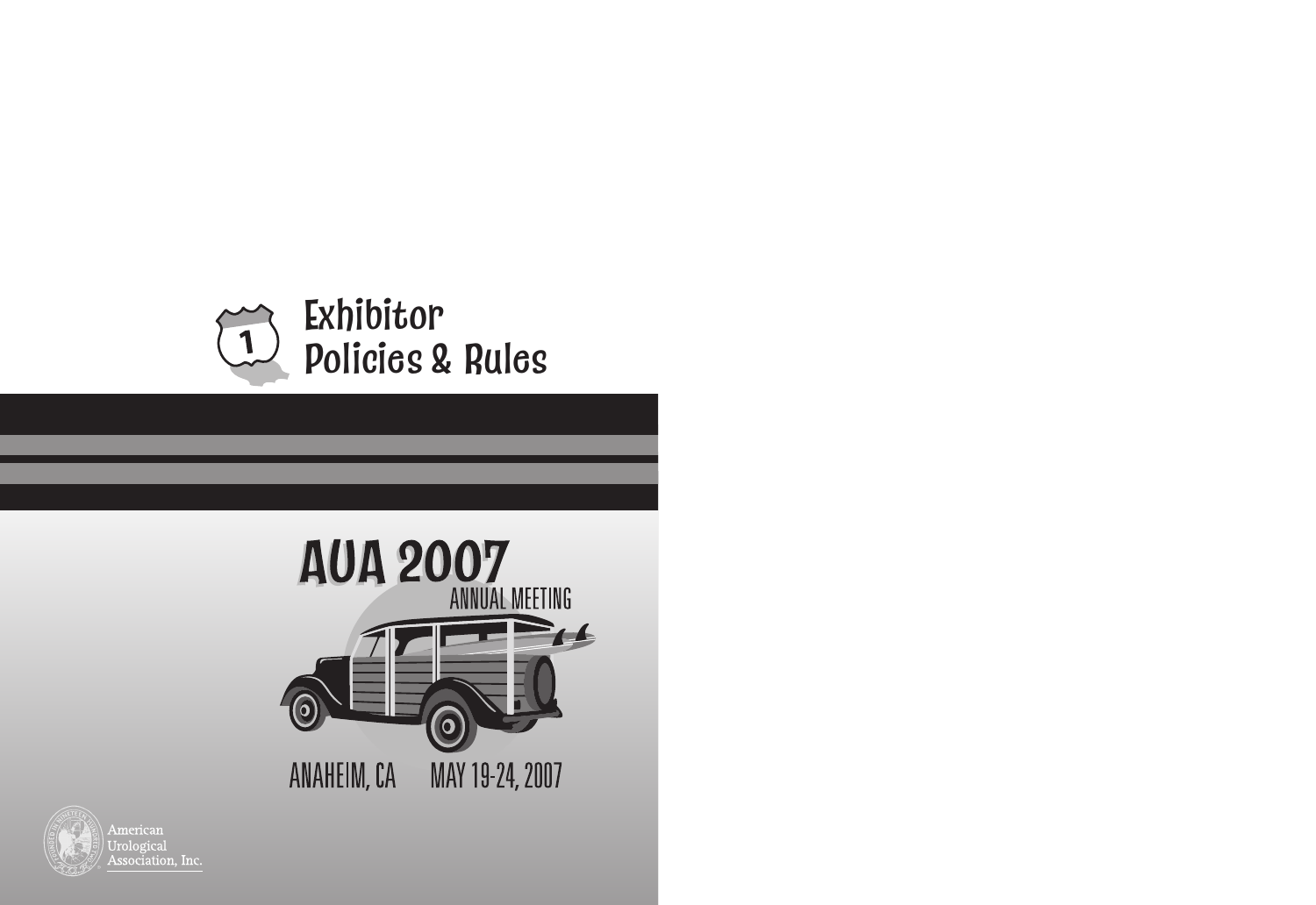#### **Space Assignment**

A completed Contract for Exhibit Space with full payment must be received by **October 20, 2006** for the first round of placement. No space is assigned until full payment is received. Contracts received after October 20, 2006 are placed on a first-come, first-served basis.

An on-site space selection was conducted for the top 35 exhibitors based on priority points (see below) on May 22, 2006. The Prospectus contains a copy of the floor plan for Anaheim with these anchor booths in

place. For the most updated floor plan, visit

**www.AUA2007.org**.

Space is assigned in priority points order, based on availability, for the first round of placement. Every effort is made to accommodate your preferences. All Contracts received by October 20, 2006 will be placed during the first round. Booth confirmations will be e-

mailed on November 6, 2006.

Companies with the same points are assigned space by date of Contract receipt. New exhibitors are placed after returning exhibitors with points and by date of Contract receipt. Companies requesting adjoining space must submit a written request with their Contracts. Companies with special requirements should request them in writing with their Contract.

The exhibitor shall not assign or sub-license or apportion, the whole or any part of assigned exhibit space to a third party, its rights to the exhibit space, or any

portion thereof, without the written consent of the AUA, which the AUA may withhold in its sole discretion. If such consent is given, the exhibitor shall assume full responsibility for the conduct of the assignee or sub-licensee and all its representatives.

#### **Exhibit Eligibility**



Eligibility to exhibit at the AUA Annual Meeting is determined solely by the AUA and generally restricted to companies directly related to the urological/medical field. The AUA reserves the right to request information from companies before booth assignment is finalized. When an exhibit is found to be ineligible in whole or in part, the AUA may deny assignment or close the exhibit until violations are corrected.

Space Assignment 1 Exhibit Eligibility 1 Retail Sales Priority Points 2 Termination of Agreement to Exhibit 2 Attendance

> The show is held primarily for the education of urologists and allied health professionals. The exhibitor may take orders for products and services at its own exhibit space, however, in keeping with the educational character of the show, products or services for which orders are taken must be delivered by the exhibitor to the purchaser at the close of the show and not during the show. Exceptions to this regulation must be requested in writing to the AUA prior to the show.

Labor Rates Shipping and Freight Handling 6 Exhibit Rigging and Hanging Signs Cleaning Services Exhibitor-designated Contractors (EDCs) 6 Security Closing of Exhibit 7

#### **Building Requirements: Anaheim Convention Center**

Electricity, Plumbing and Compressed Air 7 Telephones and Internet Food and Beverage Fire Protection Multi-level and Covered Exhibits 7 Storage/Empties Freight Deliveries Utilities Lasers, X-rays and Compressed Gases Mobile Surgical Units and Motorized Vehicles 8 General Fire, Public Safety and Convention Facility Restrictions 8 Literature on Display 9 Biological Waste Disposal 9

## **Retail Sales**

Retail sales of exhibitor goods must be requested and approved in writing by the AUA at the time of Contract. Exhibitors engaged in AUA-approved retail sales are responsible for all appropriate local and state licenses and permits and the submission of sales

# APPLICATION AND SPACE AVAILABILITY

*Exhibitor Policies and Rules.* By signing the Exhibit Space Contract (Contract), exhibitors agree to abide by all requirements of the Terms, Conditions and Rules (Terms) of the Contract, *Exhibitor Prospectus* (Prospectus) and *Exhibitor Policies and Rules* (Rules) enclosed herewith for the 2007 AUA Annual Meeting in Anaheim, California over the dates

| On-line Registration                               | 13  |
|----------------------------------------------------|-----|
| On-site Registration/Badge Pick Up                 | 13  |
| Badge Eligibility                                  | 13  |
| <b>Badge Costs</b>                                 | 13  |
| Rules for Wearing Badges                           | 13  |
| Admission to Exhibit Halls and Scientific Sessions | -13 |

# **Thank you** for reading the following booklet of

of May 16–24, 2007 (show). Exhibitors must at all times have one or more responsible individuals present in their booth who are knowledgeable

about the Contract Terms, *Exhibitor Prospectus* and *Exhibitor Policies and Rules* to ensure compliance. The signer of the

Contract also agrees to share the Terms, *Prospectus* and Rules enclosed herewith with all representatives who will staff the exhibit space in Anaheim.

All requirements of the Terms, *Prospectus* and Rules enclosed herewith will be enforced without exception. Any violations of these exhibit requirements will be addressed by AUA show management (Show Management).

Please visit **www.AUA2007.org** for the latest updates on the meeting. Contents of the *Prospectus* and Rules may be downloaded from the Exhibits portion of the site. Call our exhibitor hotline 410-689-3749 with questions or e-mail the Exhibitor Help Desk at exhibits@auanet.org. We look forward to a successful show with you in Anaheim.

**Exhibitor Hotline/Help Desk** Phone: 410-689-3749 E-mail: exhibits@auanet.org

#### **Application and Space Assignment**

#### **Move In/Move Out**

| Move In  |  |
|----------|--|
| Move Out |  |

#### **Booth Configurations and Fees**

In-lines, Corners and Perimeters Islands 4 End-caps 4 Peninsulas End Cap, Island and Peninsula Booth Design 4 Americans With Disabilities Act (ADA) Compliance 4 In-line Booth Fees 4 Island Booth Fees 5 End-caps and Peninsula Fees 5 **Cancellations** Downsizing 5 Payment

#### **Contractors, Labor and Security**

#### **Liability and Insurance**

| $\mathbf{1}$   | Usage of American Urological Association   |    |
|----------------|--------------------------------------------|----|
| 1              | Name and Logo                              | 9  |
| 1              | Indemnification                            | 9  |
| 2              | Exhibit Insurance                          | 9  |
| 2              | Liability Insurance                        | 9  |
| 2              | FDA Regulations                            | 10 |
|                | Certificate of Insurance                   | 10 |
| 2              | <b>Booth Activities</b>                    |    |
| 3              | Exhibitor-sponsored Functions              | 10 |
|                | Gifts/Giveaways/Contests/Drawings          | 10 |
|                | Demonstrations/Presentations               | 10 |
| 3              | <b>Speaker Presentations</b>               | 11 |
| 4              |                                            |    |
| 4              | <b>Booth Audio-visual</b>                  |    |
| 4              | Audio-visual Equipment                     | 11 |
| 4              | Flashing Lights and Other Prohibited Items | 11 |
| 4              | Lasers, X-rays and Ultrasound              | 11 |
| 4              |                                            |    |
| 5              | <b>Booth Conduct</b>                       |    |
| 5              | <b>Exhibitor Conduct</b>                   | 11 |
| 5              | Attire                                     | 12 |
| 5              | Crowd Control                              | 12 |
| 5              | Food and Beverage                          | 12 |
|                | Photography                                | 12 |
|                | Cash Product Sales                         | 12 |
| 5              | Sales Permits and Taxes                    | 12 |
| 6              | Distribution of Pharmaceutical Products    | 12 |
| 6<br>6         | Function Space and Meeting Room Request    | 13 |
| 6              | <b>Hotel Services</b>                      |    |
| 7              | <b>Exhibitor Hotel Services</b>            | 13 |
| $\overline{7}$ | <b>AUA Hotel Services Contact</b>          | 13 |
| ìľ,            | <b>Press Suite and Media Policy</b>        |    |
| $\overline{7}$ | Press Suite                                | 13 |
| $\overline{7}$ | Media Policy                               | 13 |
| $\overline{7}$ |                                            |    |
| $\overline{7}$ | <b>Registration</b>                        |    |
|                |                                            |    |

# Table of Contents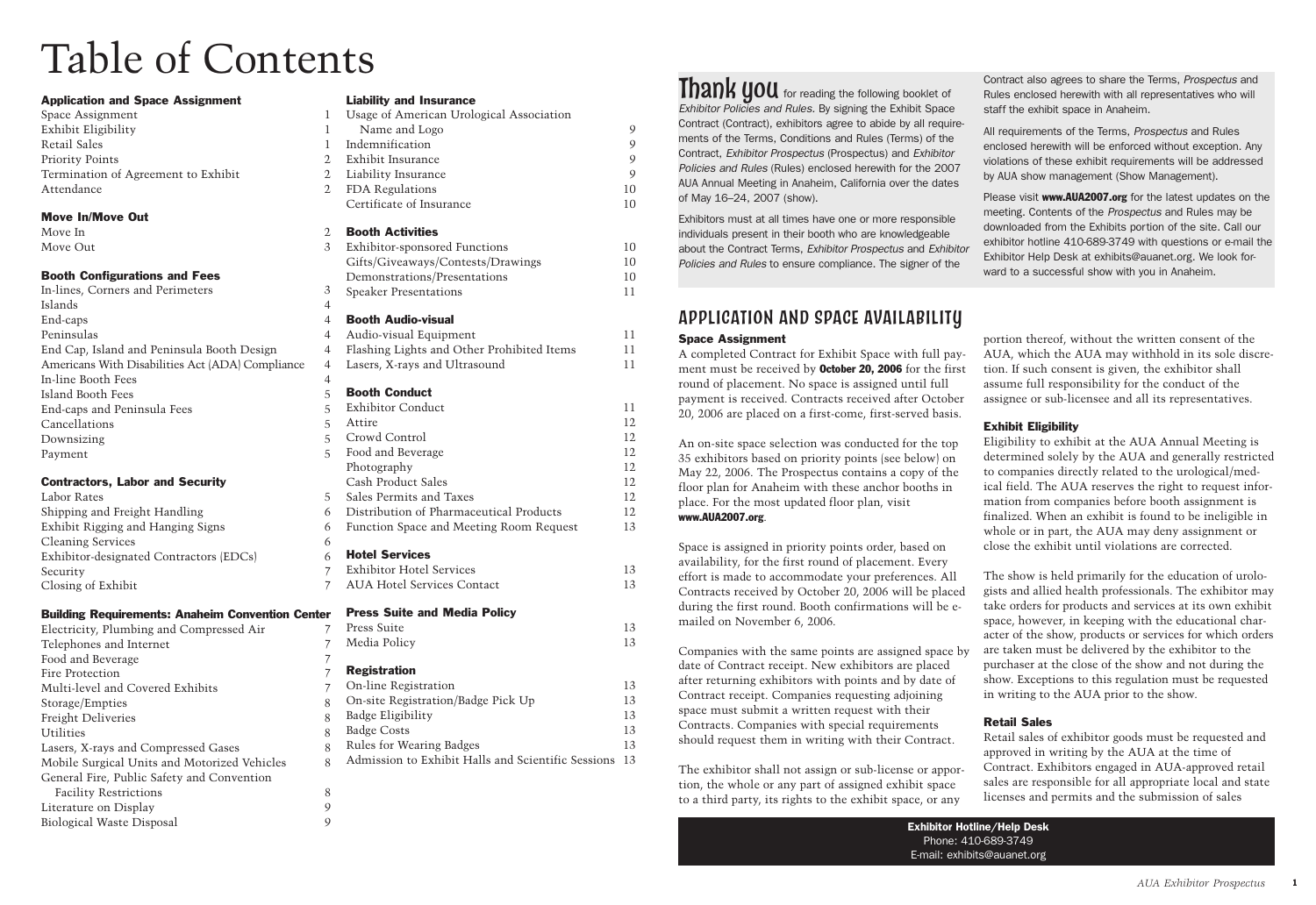is responsible for all fees associated with removing freight from storage.

#### **Move Out**

Dismantling and packing of exhibits will not be permitted before 4:00 p.m. on Tuesday, May 22, 2007. Noncompliance with this regulation will result in the forfeiture of priority points earned at the show. Some booths designated last-in/first-out will be required to dismantle their exhibit by 5:00 p.m. on Tuesday, May 22. All other exhibitors must be completely dismantled and packed with bills of lading turned in to the GES Service Desk and carriers called by 12:00 p.m. on Thursday, May 24, 2007. It is the exhibitor's responsibility to arrange for exhibit material shipment, installation and return shipment. Any freight left on the exhibit floor without proper documentation after 12:00 p.m. on Thursday, May 24, 2007, will be shipped via GES at the exhibitor's expense.

## BOOTH CONFIGURATIONS AND FEES

All exhibit floor spaces must be carpeted or covered with an approved material. Exhibits cannot extend beyond their leased dimensions into aisles, air spaces above aisles or above other exhibit booths.

#### **In-lines, Corners and Perimeters**

In-line booths have only one side exposed to an aisle and are generally arranged in a series along a straight line. The back wall height of an in-line booth may not exceed eight feet three inches (8'3") including a sign. No display within a booth may exceed eight feet three inches (8'3") in height. Booth displays over four feet (4') in height cannot extend from the rear backdrop into the booth more than five feet (5'). No exhibit materials in the front five foot (5') portion of the booth may exceed the height of four feet (4') (see Diagram A) to maintain clear visibility from one booth into the next. No objects or decorations that

obstruct visibility will be permitted. Hanging above in-line booths is prohibited.

When three or more in-line booths are used in combination as a single exhibit booth, the four foot (4') height limitation is applied only to that portion of the exhibit booth which is ten feet (10') from an adjoining booth (see Diagram B).

A corner booth is an in-line booth exposed to aisles on two sides.

A perimeter booth is an in-line booth that backs to a facility wall, not to another booth or space within the exhibit hall. Display height can be twelve feet (12') and extend from the rear backdrop into the booth no more than five feet (5') (see Diagram C).

reports and sales taxes to the State of California and the City of Anaheim. Exhibitors conducting retail sales must have their booth design approved by the AUA prior to move in. Failure to have retail sales activity or booth designs pre-approved by the AUA will result in the closing of the exhibit by Show Management and forfeiture of all exhibit fees.

#### **Priority Points**

Priority points are calculated based on a five-year (2002-2006) history of exhibiting. Each year points are awarded as follows:

- 1 point for each 100 square feet of exhibit space
- 1 point for each year of exhibiting
- 3 points for exhibiting for five consecutive years

Beginning with the 2007 Annual Meeting, exhibitors may also earn annually:

■ 5 points for utilizing AUA's official housing service

■ 5 points for utilizing 90% of reserved housing block (based on 90% total room nights with a minimum 10 rooms on the peak night)\*

*\*Note: Due to verification requirements, priority points earned for the housing block will not be awarded until September each year.*

Exhibitors are responsible for notifying the AUA, in writing, about company name changes and, when applicable, the impact on priority points. In the event of a merger, a written request must be submitted to seek accumulation of points. Consideration will be given for the 2007 first round of placement if this notification is received by **October 20, 2006.**

Priority points, in certain cases, may be taken away for violations of exhibitor rules. All decisions about points are made at the discretion of the AUA. A complete listing of current priority points for exhibitors and a complete priority point policy may be requested from the AUA.

#### **Termination of Agreement to Exhibit**

The AUA shall be entitled to terminate this agreement forthwith, close the exhibit and remove the exhibitor's property from the exhibit space at any time for failure by the exhibitor or its duly authorized assignee or any of its officers, agents, employees or other representatives to perform, meet or observe any Terms set forth in the Contract or any conditions set forth in the *Prospectus* or Rules. Such exhibitor shall not be entitled to a refund of any payment.

#### **Attendance**

The AUA makes no representations or warranties with respect to the demographic nature of attendees and/or traffic volume at exhibits and/or numbers of attendees at the Show.

#### MOVE IN/MOVE OUT **Move In**

Exhibitor booth installation times are Thursday, May 17 and Friday, May 18 from 8:00 a.m. to 4:30 p.m. for all exhibits and Saturday, May 19 from 8:00 a.m. to 11:00 a.m. for pre-approved small, hand-carried booths. Installation of all exhibits, except small booths with pre-approved authorization, must be completed by Friday, May 18, 2007, at 5:00 p.m. for inspection by the AUA. Some booths designated lastin/first-out will not be able to begin installation of booths until Friday, May 18 at 8:00 a.m.

In the event that an exhibiting company has not arrived on the exhibit floor by 5:00 p.m. on Friday, May 18, 2007 and has not been granted pre-approved authorization for late set-up, the AUA reserves the right to use the vacant exhibit space as it sees fit, with no obligation of a refund. Any exhibit materials, either in the vacant booth or on the loading dock, for that exhibit space will be placed in storage at the exhibitor's expense. Substitute booth space will be available at the discretion of the AUA. The exhibitor

Display fixtures over 4' (1.22M) high must be confined to that area of the booth that is at least 5' (1.52M) from the aisle line. Reprinted with expressed consent of IAEM from May, 1995 Guidelines for Display Rules and Regulations.



Display fixtures over 4' (1.22M) high must be confined to that area of the booth that is at least 5' (1.52M) from the aisle line.

Reprinted with expressed consent of IAEM from May, 1995 Guidelines for Display Rules and Regulations.





Reprinted with express consent of IAEM from May, 1995 Guidelines for Display Rules and Regulations.

![](_page_2_Figure_32.jpeg)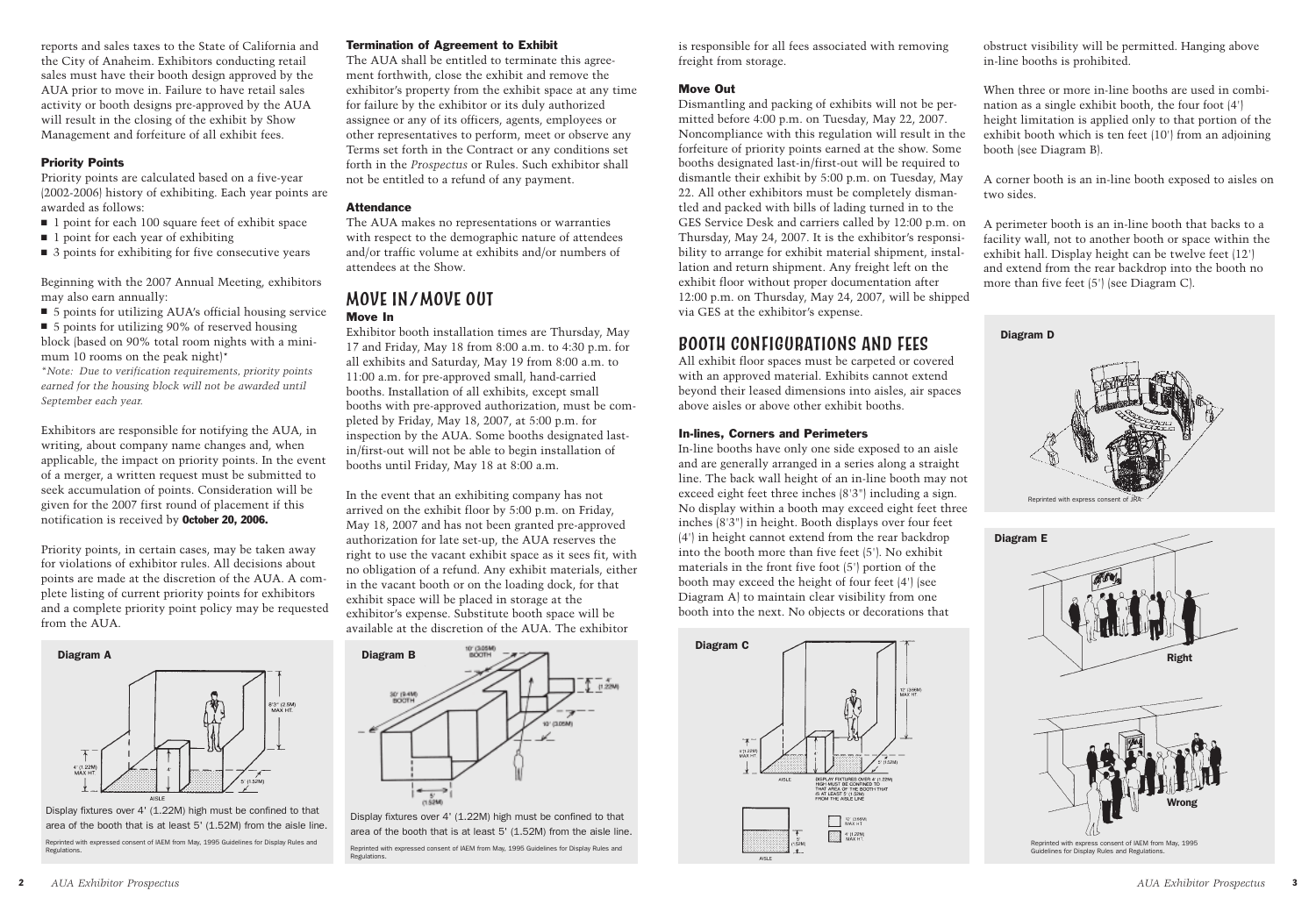#### **Islands**

An island booth is defined as 20' x 20' or larger with aisles on all four sides\*. Island booths should be constructed to allow access from all sides. In addition, booths should have "transparency," or the openness of sight lines around and through the design, so that the surrounding area can be viewed through the booth and that neighboring booths are not inappropriately obstructed (see Diagram D). The maximum height of an island booth at the Anaheim Convention Center is twenty feet (20'), unless located in an area of the exhibit hall with a sixteen foot (16') maximum booth height, in which area there is no hanging (see enclosed floor plan for maximum booth heights), including any sign suspended overhead. Suspended truss or rigging hardware used to support signs or lighting is not considered part of the booth and is, consequently, not factored into the maximum booth height.

\**AUA 2007 has some island booths (indicated on enclosed floor plan) having dimensions of 10' x 20'. All island booth guidelines apply to 10' x 20' island booths.*

#### **End-caps**

This type of booth ends or caps a double row of in-line booths, is composed of two booths and is exposed to aisles on three sides (two corners). The booth is twenty feet (20') wide by ten feet (10') deep. The maximum backwall height and maximum height of booth components is eight feet, three inches (8'3'') and is allowed only in the center ten feet (10') of the rear of the booth (five feet [5'] from each aisle) and five feet (5') into the booth from the rear of the booth (a total of 50 square feet of booth space). Booth components are restricted to a height of four feet (4') for all other booth space. All other in-line booth guidelines apply to end-caps. Hanging above end-cap booths is prohibited.

#### **Peninsulas**

This type of booth ends or caps a double row of in-line booths or backs to another peninsula booth and can extend more than twenty feet (20') in depth. Hanging above peninsula booths is prohibited.

When backing to a double row of in-line booths, the maximum backwall height and maximum height of booth components is eight feet, three inches (8'3'') and is allowed only in the center ten feet (10') of the rear of the booth (five feet [5'] from each aisle) and from the back wall to five feet (5') from the front of the booth. No exhibit materials in the front five foot (5') portion of the booth or the two side five foot (5')

- \$28 per square foot or \$2,800/booth minimum
- Minimum 100 square feet (10' x 10')
- Includes complimentary 8' high back wall drape, 33" high side rails with drape and a 7" x 44" booth sign, identifying the company name and booth number. Exhibitors are responsible for supplying all booth carpet, furniture and booth displays.

portions of the booth may exceed the height of four feet (4').

- \$29 per square foot
- Minimum 400 square feet  $(20' \times 20')^*$
- Exhibitors are responsible for supplying all booth carpet, furniture and booth displays.
- \* *Special 10'x 20' islands are available in Anaheim (see floor plan)*

- \$29 per square foot or \$5,600 minimum
- Minimum 200 square feet
- Includes back wall drape
- **■** Exhibitors are responsible for supplying all booth carpet, furniture and booth displays.

When backing to another peninsula booth, the maximum backwall height and maximum height of booth components is eight feet, three inches (8'3"). The backwall will extend the entire length of the common border between peninsula booths. In addition, except for the back wall, peninsulas should have "transparency," or the openness of sight lines around and through the design, so that the surrounding area can be viewed through the booth and that neighboring booths are not inappropriately obstructed.

#### **End-cap, Island and Peninsula Booth Designs**

Companies with end-caps, island and peninsula booths must submit scaled floor plans and elevation diagrams to the AUA for pre-approval by **February 23, 2007.** These design plans must include hanging signs and any audio-visual systems included in the booth. Design plans must be drawn to scale, indicating the scale used. All exhibit components and their dimensions must be included. Plans must clearly illustrate the exhibitor's adherence to all audio-visual, demonstration and presentation rules and regulations, as well as the "transparency" concept. All decisions concerning booth design and conformity to the "transparency" concept by the AUA will be binding upon the exhibitor and are final.

#### **Americans With Disabilities Act (ADA) Compliance**

Each exhibiting company is responsible for compliance with the ADA in their exhibit. The International Association for Exposition Management (IAEM) publishes a guide with instructions for ADA compliant booths. Contact the IAEM for more information at 972-458-8002. Failure to comply with the ADA is a serious matter and can involve litigation and/or fines.

The Anaheim Convention Center is accessible to the physically challenged, and includes these accommodations: wheelchair ramps, elevator standards, permanent seating accessibility, door width standards and rest room accessibility. Under provisions of the ADA, exhibitions are considered "public accommodations."

#### **In-line Booth Fees**

#### **Island Booth Fees**

#### **End-caps and Peninsula Fees**

#### **Cancellations**

Exhibitors must inform the AUA in writing of booth cancellations. The following refunds may be applied if written notification is received as of the following dates:

- by December 1, 2006—full refund less \$250 processing fee
- between December 2 and 31, 2006—50 percent refund
- after December 31, 2006—no refund

#### **Downsizing**

Exhibitors must inform the AUA in writing of booth downsizing. If written notification of downsizing is received between October 20 and December 31, 2006, reserved exhibit space returned to the AUA is subject to 50 percent refund. No decreases in booth size or booth configuration or placement will be made after December 31, 2006.

The exhibitor agrees that the AUA shall have sole discretion to use cancelled or downsized booth space, including reselling the space, without any rebate or refund. The AUA reserves the right to reassign booth space as necessary. All actions by the AUA regarding released space will be communicated to the primary exhibit contact.

#### **Payment**

All booth space must be paid in full before any exhibitor is allowed into the AUA exhibit hall. Full payment for exhibit space must be received prior to space assignment. Any company in violation of this policy will not be allowed on the show floor until complete payment is received. Any costs associated with the storage, movement and shipping of exhibitor freight, due to late payment of space fees, will be the responsibility of the exhibitor.

# CONTRACTORS, LABOR AND SECURITY

The fol through Straigh

**Overtir** 

Gratuiti Center their er and/or Center. service ed imm

GES, qualified display houses (exhibitor-designated contractors) and all exclusive service providers at the Anaheim Convention Center will use unionized labor to install and dismantle displays and decorations. An exhibitor or full-time employee of an exhibitor may install and dismantle their booth without the use of tools, if the work can be performed in 1/2 hour or less. Installations or dismantles longer than 1/2 hour or using tools will require union labor, supplied by GES. When union labor is used, exhibitors may supplement, on a one-to-one basis, company personnel to work in the booth. Exhibitors are allowed to unpack and place exhibit merchandise inside booths as required, once items are brought to the booth in the appropriate manner.

An exhibitor or full-time employee of an exhibitor may supervise work with union labor on the installa-

# SERVICE AND FURNITURE COSTS FOR AUA 2007

# **Furnitu**

A Sampling for Budget Purposes (without tax 7.75%)

#### **Labor**

Straight **Overtin** 

#### **Rigging**

## **Electri** 500 Wa 1000 \

| <b>Furniture</b>             |          |  |  |
|------------------------------|----------|--|--|
| <b>Plastic Contour Chair</b> | \$48.50  |  |  |
| <b>Contemporary Stool</b>    | \$76.95  |  |  |
| Draped Display Table (6')    | \$97.75  |  |  |
| Standard Carpet (9'x10')     | \$125.00 |  |  |
| Labor                        |          |  |  |
| Straight Time (per hour)     | \$84.50  |  |  |
| Overtime (per hour)          | \$148.00 |  |  |
| <b>Rigging/Sign Hanging</b>  |          |  |  |
| Arial Lift (per hour)        | \$225.00 |  |  |
| <b>Electric</b>              |          |  |  |
| 500 Watt Outlet              | \$86.50  |  |  |
| 1000 Watt Outlet             | \$147.50 |  |  |
| 2000 Watt Outlet (20 amp)    | \$234.00 |  |  |

## LABOR RATES

| lowing labor rates are available in advance    |  |  |  |  |
|------------------------------------------------|--|--|--|--|
| n GES Exposition Services:                     |  |  |  |  |
| \$84.50/hour (8:00 a.m. to                     |  |  |  |  |
| 4:30 p.m. weekdays)                            |  |  |  |  |
| \$148/hour (all other times weekdays           |  |  |  |  |
| and all day Saturday and Sunday)               |  |  |  |  |
| <b>GES and the Anaheim Convention</b>          |  |  |  |  |
| request that Exhibitors refrain from tipping   |  |  |  |  |
| mployees. Work rules prohibit the solicitation |  |  |  |  |
| acceptance of tips at the Anaheim Convention   |  |  |  |  |
| . Any discourtesies or attempts to imply that  |  |  |  |  |
| will be expedited by tipping should be report- |  |  |  |  |
| nediately to GES or AUA management.            |  |  |  |  |
|                                                |  |  |  |  |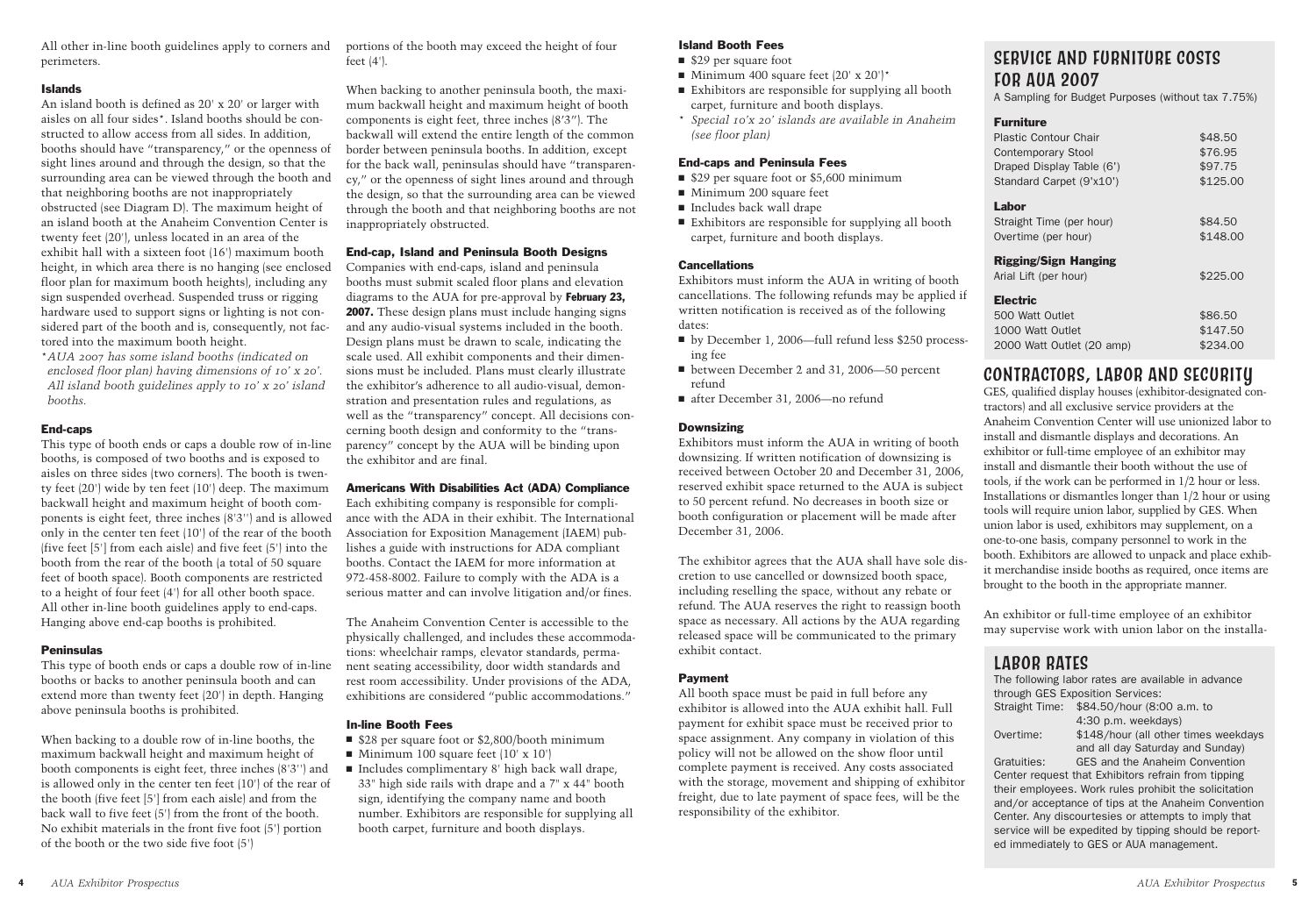EDC must cooperate fully with the AUA, the security organization for the Annual Meeting and GES to ensure an on-time opening of the exhibit hall. All EDC personnel must have photo identification at all times. The AUA reserves the right to remove any EDC or its employees who do not comply with the exhibitor rules or the operating policies of the Anaheim Convention Center. The AUA reserves the right to prohibit EDC participation at the AUA Annual Meeting, both at the Anaheim Convention Center and at future exhibit locations, and to assess priority points penalties to exhibitors when, at the sole discretion of the AUA, such actions are necessary.

#### **Security**

Security guards will be stationed in the exhibit hall from Wednesday, May 16 to Thursday, May 24 to provide general security for the overall exhibit area. Exhibitors, however, are responsible for safeguarding their material and equipment against theft. The AUA and Anaheim Convention Center are not responsible for any loss or damage to exhibitor property.

#### **Closing of Exhibit**

If the exhibitor is the subject of a labor or similar dispute resulting in picketing or overt demonstration in or near the Show Building, the AUA reserves the right to terminate this Agreement forthwith, close the exhibit and remove the exhibitor's property from the Exhibit Space.

# BUILDING REQUIREMENTS: ANAHEIM CONVENTION CENTER

Exhibitors and their agents must comply with all federal, state and local fire and building codes that apply to places of public assembly. Firefighting and emergency equipment may not be hidden or obstructed, including fire extinguishers, strobes, fire hose cabinets, Public Emergency Reporting System (PERS) stations and standpipes. Booth construction shall not block access to any fire/life safety equipment and shall not impede exit access, exit doors or aisles. All drapes, curtains, table coverings, skirts, carpet or any materials used in exhibits must be flame-retardant and have a flameproof certificate or tag. Certificates or tags must be prominently attached to the material used so they may be easily seen by the facility Fire Marshall. Exhibit contents or product and decorations provided by the official service contractor are exempt. Contact Michael Dziurgot, Event Coordinator, Anaheim Convention Center, at 714-765-8955 or mdziurgot@anaheim.net, with specific questions.

#### **Electricity, Plumbing and Compressed Air**

Electricity, plumbing and compressed air in the exhibit hall are supplied by TSE, Tradeshow Electric, the exclusive AUA provider.

#### **Telephones and Internet**

Telephones and internet service in the exhibit hall is supplied by Smart City, the exclusive provider of the Anaheim Convention Center.

#### **Food and Beverage**

All food and beverage is supplied by ARAMARK, the exclusive provider at the Anaheim Convention Center. Dispensing of small food and beverage samples or other consumable products by exhibitors or the use of EDC services for the provision of food and beverage requires the written approval of ARAMARK. No alcoholic beverages or containers are allowed at the show except those licensed with ARAMARK and approved by the AUA. Additional information will be supplied in the *Service Kit.*

# **Fire Protection**

Exhibitors are responsible for adherence to the NFPA 101 Life Safety Code for safety guidelines for exhibits in public assembly buildings. Contact Michael Dziurgot, Event Coordinator, Anaheim Convention Center, at 714-765-8955 or mdziurgot@anaheim.net , for additional information.

#### **Multi-level and Covered Exhibits**

Multi-level and covered exhibits require the written approval of the AUA and Anaheim Convention Center Fire Marshall by **February 23, 2006.** Plans stamped by a licensed structural engineer or architect will be required for approval consideration. A permit from the Fire Marshall is also required. Contact Michael Dziurgot, Event Coordinator, Anaheim Convention Center, at 714-765-8955 or mdziurgot@anaheim.net, with specific questions. Additional information will also be supplied in the *Service Kit.*

An exhibit is covered when a material (e.g., roof, ceiling, tenting, lattice, fabric, plastic or canopy) is suspended or built over or upon the floor level component of the exhibit. A multi-level exhibit consists of a constructed level or floor placed atop or over ground level with the capacity for occupancy. A multi-level exhibit cannot have a covering over the second level.

Some general provisions include the need for battery powered smoke detectors for covered or roofed areas, trained Fire Watch personnel with Class 2A10BC fire extinguishers for covered and multi-level booths and the upper deck of a multi-level booth consisting of 300 square feet or more must have a minimum of two

tion and dismantling of booths. Exhibit hall labor must wear appropriate show badges, possess company photo identification and register through AUA security in order to enter the halls.

GES will provide and operate all material handling equipment with appropriate union labor within the convention center. All unloading, reloading and handling of empty containers will be performed by appropriate union labor. An exhibitor may move material onto the exhibit floor that can be hand-carried by one person in one trip, provided they do not use any material handling equipment, such as hand trucks, carts or flatbeds. GES will have equipment and personnel available to assist exhibitors to keep the loading and unloading of freight orderly and on schedule.

#### **Exhibit Rigging and Hanging Signs**

Rigging points at the Anaheim Convention Center vary considerably. Rigging of exhibit components and hanging signs are allowed above island booths only. No hanging or rigging components can exceed the outer boundaries of the island booth's perimeter or the safe loading of the facility ceiling (contact GES with questions). All rigging and hanging at the show are performed by GES Exposition Services.

#### **Cleaning Services**

The AUA will provide cleaning service for all aisles. Cleaning service for individual booths must be ordered through GES. Exhibitor-designated contractors (EDC) or exhibitors may not clean exhibit booths.

Booths must be kept clean during exhibit hours. Debris must not be allowed to collect on the floor or display area. Exhibitors serving food and/or beverage must have adequate trash receptacles and porter/cleaning personnel to keep their activity from interfering with neighboring booths. The AUA reserves the right to order cleaning services at the exhibitor's expense for a booth not in compliance.

#### **Exhibitor-designated Contractors (EDC)**

Exhibitors not using GES, the official show contractor, for general booth labor must notify the AUA of all EDC services well in advance of the show. Official Notification of EDC Forms will be in the *Exhibitor Service Kit (Service Kit)* and on the AUA Annual Meeting website **www.aua2007.org** and are due by **February 23, 2007.** All EDC are required to provide proof of liability insurance, as outlined in the insurance section of these Rules, in the form of a Certificate of Insurance by **April 13, 2007.** Failure to provide these documents to the AUA by the indicated due dates will be cause to exclude EDC from participation at the show.

EDC may not solicit business in the exhibit hall at any time. The exhibiting company is responsible for the actions of its EDC and all exhibitor rules apply to this sub-contractor of the exhibitor. Please be reminded that the exhibiting company is fully responsible for coordination of the EDC. In the interest of clear communication, the AUA will not engage in any non-contractual working relationships with any non-official contractors including decorators, contractors, public relations agencies, advertising agencies and housing or travel agencies.

EDC must send names of workers for each day at the exhibit hall in advance to AUA security and check in at AUA security upon arrival to receive installation/ dismantle passes allowing access to the exhibit hall.

## SHIPPING AND FREIGHT HANDLING **By GES Exposition Services**

Exhibitors are responsible for all aspects of shipment, including customs brokers and customs clearances. Drayage is a roundtrip service. Empty containers will be stored during the Show and returned at Show closing.

Advance Shipments Cost: \$76\* per cwt. (per 100 lbs.) or fraction thereof (common carrier, van lines or specialized carriers), crated material only, 200 lb. minimum. Shipments will be accepted at the GES warehouse starting **Monday, April 9, 2007;** unloaded; stored free up to 30 days; delivered to the exhibitor's booth; picked up at the close of the Show; moved to the loading dock and re-loaded on trucks. **Advance shipments to the GES warehouse must be received by Wednesday, May 9, 2007.**

Note: Uncrated shipments will not be received at the advance warehouse.

Direct Shipments Cost: \$76\* per cwt. (per 100 lbs.) or fraction thereof, crated material only, 200 lb. minimum and \$90.75\* per cwt. (per 100 lbs.) or fraction thereof for uncrated materials, 200 lb. minimum. Shipments will be unloaded at the Anaheim Convention Center before the show opening; picked up at the close of the show; moved to the loading dock and reloaded on trucks. Shipments for direct delivery to the Convention Center will be received according to a targeted schedule. The specific target timetable will be printed in the Exhibitor Service Kit.

\**Be advised that additional surcharges may apply if shipment is received off-target or during overtime hours.*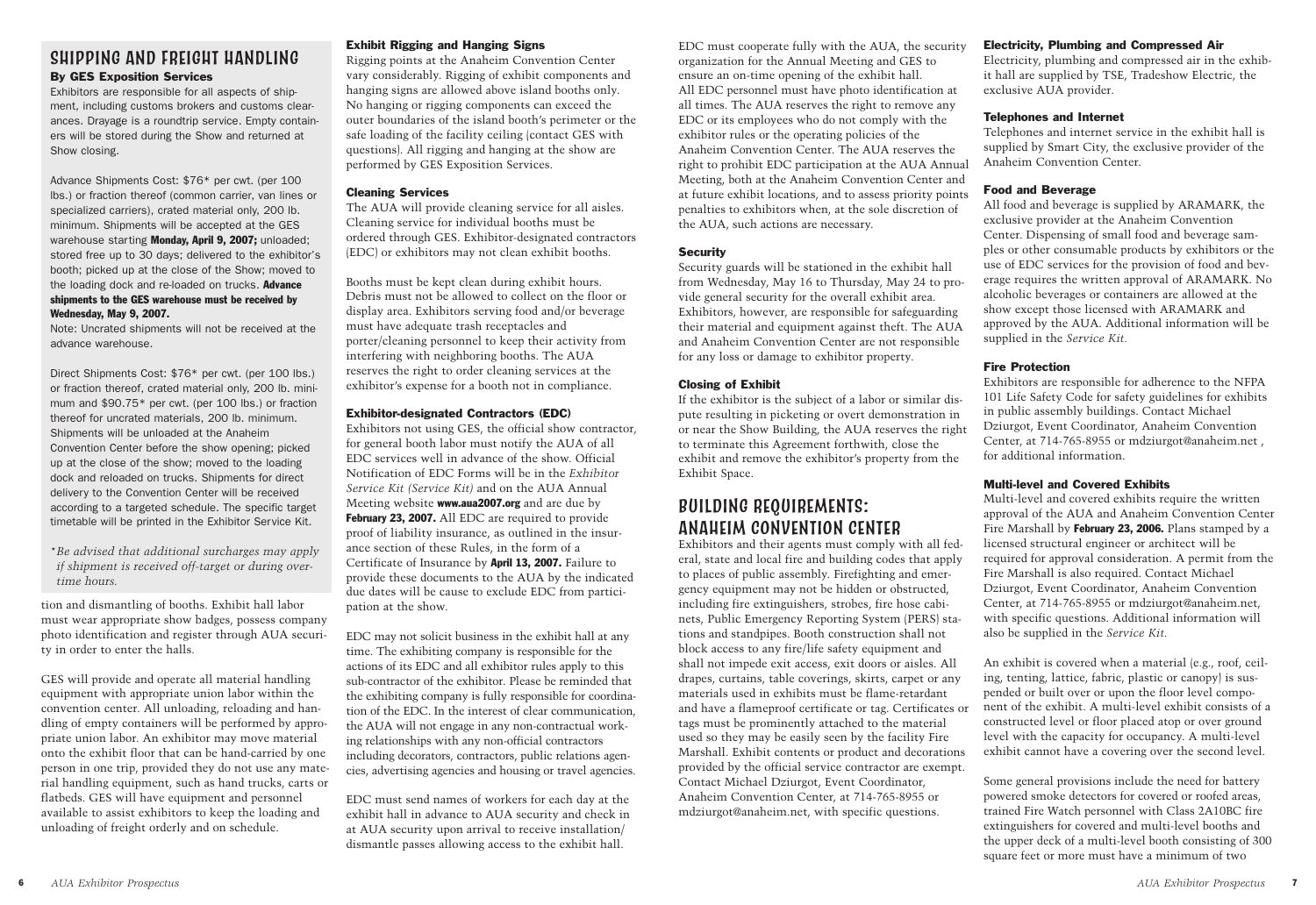Please read "Booth Configurations" for additional requirements for booths in the Anaheim Convention Center.

#### **Literature on Display**

Literature on display shall be limited to reasonable quantities. Reserve supplies shall be kept in closed containers and stored in a neat and compact manner. No more than a one day's supply of combustible storage is allowed beneath tables. No storage of any kind will be allowed behind curtains or walls of booths.

#### **Biological Waste Disposal**

Biological waste brought into the Anaheim Convention Center is the ultimate responsibility of the exhibitor. The exhibitor must adhere to all local, state and federal laws for transportation, storage and disposal of their biological waste. All medical and biological waste must be disposed in the manner prescribed in accordance with the guidelines of the State of California and the Occupational Safety and Health Act, and must be handled by a licensed medical waste transporter. The exhibiting company is responsible for all costs of disposal.

#### LIABILITY AND INSURANCE **Usage of American Urological Association Name and Logo**

Exhibitors are required to notify the AUA in writing of the proposed use of biological materials by **April 13, 2007.** A Biological Waste Disposal Notification Form will be available in the *Service Kit.* A Material Safety Data Sheet (MSDS) must be supplied to the AUA by the exhibiting company, along with a government approved transport and removal plan, prior to entering the exhibit hall. Contact GES National Account Manager, Joaquin Aguayo, 919-544-6050 or jaguayo@ges.com , with questions about disposal costs and proceedures.

The AUA name, logo and/or other identifying marks of the American Urological Association, Inc. ® or American Urological Association Education and Research, Inc. ®may not be used in signs, advertising or promotion in any media. The Annual Meeting logo may be used with prior permission from AUA. Contact Michelle Zinnert, mzinnert@auanet.org.

#### **Indemnification**

The Exhibitor agrees to indemnify, defend (at the City of Anaheim's option), and hold harmless the AUA, GES, the City of Anaheim, the Community Center Authority, the Anaheim Union High School District, and their officials, officers, agents, representatives, employees (also referred to as "INDEMNIFIED

PARTIES") from and against from any and all claims, demands, suits, liability, damages, loss, costs, attorneys' fees and expenses of whatever kind or nature, which result from, arise out of, or are connected with any acts, or failures to act, or negligence of the Exhibitor, or any of its officers, agents, employees, invitees or other representatives, including, but not limited to, claims of damage or loss resulting from the breach of these Terms, Conditions and Rules, or damage of any kind or nature arising out of or in connection with the Exhibitor's use and /or occupancy of Exhibit Space, and claims of damage or loss to any third party resulting from any infringement of a copyright or patent or the unauthorized use of a registered trademark.

The INDEMNIFIED PARTIES shall not be held liable for, and are hereby released from liability for, any damage, loss, harm or injury to the person or property of the Exhibitor or any of its officers, agents, employees or other representatives, resulting from theft, fire, water, accident or any other cause.

The Exhibitor is responsible and accountable for the actions of its staff and any appointed contractor or

vendor.

#### **Exhibit Insurance**

Exhibitors who desire insurance on their exhibits must obtain the same at their own expense. The AUA does not carry insurance of any sort on the exhibit or other property of Exhibitors and the AUA assumes no liability for loss or damage thereto from any cause.

#### **Liability Insurance**

All Exhibitors and their contractors must have insurance to protect themselves against bodily injury and property damage claims arising from Exhibitor's participation in the Show, including but not limited to worker's compensation as required by California statutes and commercial general liability insurance in such amounts as are adequate, but in no event less than \$1 million (U.S.) combined single limit for both bodily injury and property damage, per occurrence. Said insurance shall name the AUA, GES, the City of Anaheim, the Community Center Authority, the Anaheim Union High School District, and their officials, officers, agents, representatives, employees as additional insureds. This insurance shall not be cancelled prior to the termination date of insured's contract with the AUA or until after thirty (30) days prior written notice has been given to the AUA. It is agreed that any insurance maintained by the AUA, the City of Anaheim, the Community Center Authority, the Anaheim Union High School District

means of egress. A second story of a multi-level booth with one means of egress will be limited to an occupant load of nine (9) persons (if structurally able to support that load). An occupant load sign will be required.

#### **Storage/Empties**

There is no storage of empty boxes, packing materials or crates on the exhibit floor of the Anaheim Convention Center. All exhibitor packing or shipping containers must be marked with appropriate GES supplied labels for storage purposes during the exhibition.

#### **Freight Deliveries**

Anaheim Convention Center cannot accept freight shipments or packages for exhibitors or their contractors at any time. All freight must be consigned through GES. There will be no exceptions to this policy. Exhibitors carrying their equipment and displays must use a freight gate. Loading and unloading through any lobby is prohibited.

#### **Utilities**

Air conditioning and heating will not be provided during move-in and move-out days because the loading dock doors are open during these times. The Anaheim Convention Center will maintain ventilation and work level lighting during move-in and move-out hours. During exhibit hours, air conditioning and full illumination will be provided by the facility. Electricity, once installed, will be available on a 24-hour or show hour basis.

#### **Lasers, X-rays and Compressed Gases**

Use of lasers, X-ray equipment, compressed gases and compressed liquids is subject to review and approval by the Anaheim Convention Center Fire Marshall. All requests must be received in writing and should state the nature of process or equipment, the quantity of equipment and how demonstrations will avoid hazards to people or nearby objects. A permit will also be required from the Fire Marshall. Contact Michael Dziurgot, Event Coordinator, Anaheim Convention Center, at 714-765-8955 or mdziurgot@anaheim.net, with requests and specific questions.

#### **Mobile Surgical Units and Motorized Vehicles**

Mobile units and vehicles propelled by internal combustion engines must be approved by the AUA and the Anaheim Convention Center Fire Marshall for display. A permit will be required by the Fire Marshall. Contact Michael Dziurgot, Event Coordinator, Anaheim Convention Center, at 714-765-8955 or mdziurgot@anaheim.net , with specific questions. More information will be available in the *Service Kit.*

Arrangements must be made in advance with GES and the AUA for placement of mobile units on the exhibit floor.

#### **General Fire, Public Safety and Convention Facility Restrictions**

All flammable or combustible aerosol containers used for display purposes must be empty. No liquefied petroleum gases (i.e., propane, butane) or portable heating equipment are permitted without prior approval. Fire extinguishers may be required.

- No helium filled balloons are permitted.
- No fireworks of any type are permitted.
- No candles or open flame are permitted.

Hazardous chemicals and materials (i.e., pesticides, herbicides, poison, LP gases, untreated mulch and Spanish moss, hay, straw, charcoal) are prohibited inside the Anaheim Convention Center. Manufacturers may supply exhibitors with empty and unused containers for display purposes. Questions regarding what constitutes a hazardous material should be directed to Michael Dziurgot, Event Coordinator, Anaheim Convention Center, at 714-765-8955 or mdziurgot@anaheim.net.

Smoking is prohibited in the Anaheim Convention Center.

Passenger elevators and escalators may not be used for freight, including hand trucks.

Electrical appliances and cords must be U.L. approved.

Gas appliances must be A.G.A. approved.

The Anaheim Convention Center requires the use of certain low residue tapes for installations on the exhibit floor. Contact GES National Account Manager, Joaquin Aguayo, 919-544-6050 or jaguayo@ges.com , with specific questions.

Nothing shall be tacked, nailed, screwed, taped, stapled, drilled or otherwise fastened to ceilings, columns, walls, floors, doors, painted surfaces, marble or other parts of the building or furniture in the Anaheim Convention Center. Any necessary actions for the protection of the building, equipment or furniture will be at the expense of the exhibitor. No painting of any sort is allowed within the Anaheim Convention Center.

Glitter, confetti and adhesive-backed (stick-on) decals or stickers are strictly prohibited and may not be distributed or used for any purpose within the facility.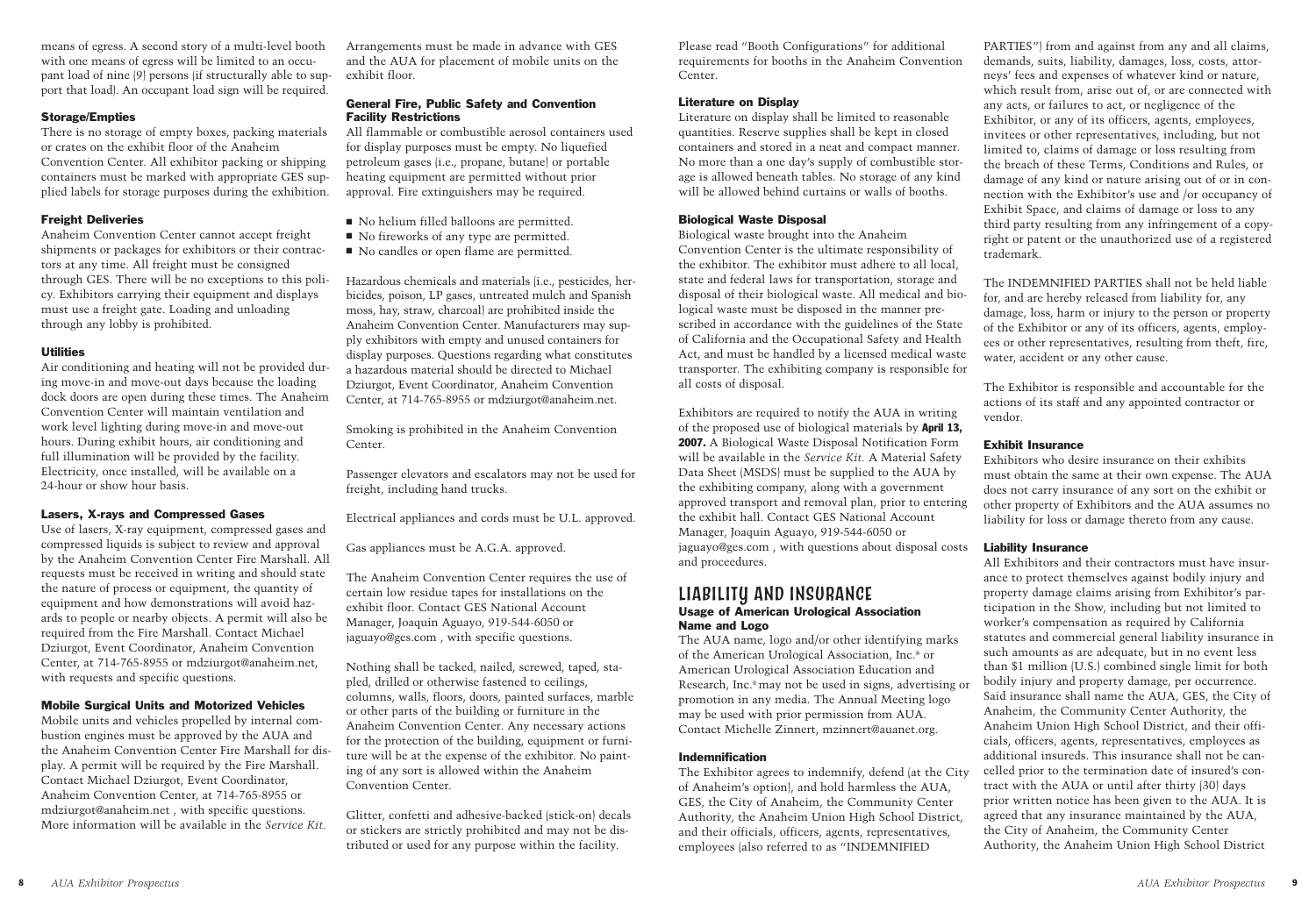#### **Speaker Presentations**

Speakers may make presentations in booths. All presentations—whether "in person," on video, live telecast or webcast—must be disclosed on the Booth Activities Form, to be supplied in the *Service Kit.* The name of each physician/presenter must be included on the submitted Booth Activities Form. In an effort to eliminate conflicts of interest and allow full disclosure of industry relationships, all program moderators, plenary session presenters and course directors are prohibited from making live "in person" presentations on the exhibit floor or at industry sponsored events. These presentations include, but are not limited to, those that describe or endorse drugs, equipment or methods of treatment. To assist in selecting booth presenters, a list of program moderators, course directors and plenary session presenters will be included in the *Service Kit* and at the AUA Annual Meeting web site, **www.aua2007.org** .

### BOOTH AUDIO-VISUAL **Audio-visual Equipment**

Exhibitors conducting demonstrations or using any type of audio-visual equipment must provide an adequate seating or standing area in the booth to prevent aisle congestion (see Diagrams D and E). Demonstrations and/or demonstration areas must be set five feet (5') from the edge of the booth to prevent congestion in the aisles. Demonstrations may not interfere with normal traffic or infringe on neighboring exhibits.

Audio equipment must be positioned to face the inside of the booth and sound must be directed into the booth. Monitors for videotapes and films, presentations or any other visual system may be used, provided they are placed at least five feet from the edge of the booth to prevent congestion in the aisles. Sound should not exceed 80 decibels outside the booth. At the discretion of the AUA, those companies determined to be in violation of the demonstration and/or audio-visual rule will be asked to reduce the sound level and/or to direct attendees within the parameters of the booth. After the first warning, if the sound level remains unchanged and/or aisle congestion still persists, the electricity in the booth will be disconnected and the presentation terminated.

Exhibitors with in-line booths using any type of audiovisual system must submit design plans to the AUA for approval by **February 23, 2007**. Exhibitors with island booths must include audio-visual plans with their island booth designs, also due **February 23, 2007** (see Booth Configurations).

Exhibitors are responsible for all licensing and fees incurred for the use of copyrighted music in all audiovisual presentations.

#### **Flashing Lights and Other Prohibited Items**

The use of flashing lights, megaphones, loud speakers, side-show tactics or other noisy or undignified displays (i.e., excessive noise, heat, light or pollution emanating from exhibits) is prohibited. Helium balloons, glitter, confetti, live animals (except pre-approved exhibits and service animals for the physically challenged), stick-on decals or other adhesive items, or any other items that are expressly prohibited within the Anaheim Convention Center, will not be allowed.

#### **Lasers, X-rays and Ultrasound**

Laser and X-ray demonstrations require review and approval by the Anaheim Convention Center Fire Marshall (see Lasers, X-rays and Compressed Gases). A permit from the Fire Marshall will also be required. Laser companies may not operate carbon dioxide, argon , helium-neon, Nd:YAG , or other types of lasers in a therapeutic or treatment mode without providing a suitable, enclosed place and eye protection for those viewing and operating the laser.

Large and prominent warning signs must be displayed advising viewers of laser or X-ray use. The exhibitor must provide the needed personnel to ensure absolute safety for and control of viewers and operators.

Demonstrations of ultrasound scanning devices on human models are allowed as long as the models are not injured by the ultrasound demonstrations, either in single or repeated applications, and there is no danger from ultrasound to booth personnel or surrounding booths or attendees. A sign displayed in a prominent location must state the nature and duration of the demonstration.

- be prominently labeled as still being under clinical investigation
- contain only objective statements about the product
- contain no claims on safety, effectiveness or reliability
- contain no comparative claims to other marketed products
- exist solely for the purpose of obtaining investigators
- be accompanied by directions for becoming an investigator and a list of investigator responsibilities
- contain the statement: "Caution—Investigational Product—limited to investigators' investigational use" or a similar statement of prominent size and placement

## BOOTH CONDUCT **Exhibitor Conduct**

The primary AUA rule of booth conduct and product display is to show consideration to attendees and other exhibitors.

The exhibitor and its representatives shall not congregate or solicit trade or conduct business in the aisles of the exhibit halls, other exhibitor's exhibit space or in any other areas of the show building.

Prior written consent of the AUA is required for the employment or use of any live model, demonstrator, solicitor or device for the mechanical reproduction of sound. Such employment or use shall be confined to

shall apply in excess of, and not contribute with coverage provided by the Exhibitor or any of its agents, contractors or representatives.

#### **Certificate of Insurance**

Certificates of insurance must be procured by the exhibiting company and their contractors no later than 30 days prior to the Show.

Certificates of insurance for the Exhibitor must be provided on demand to the AUA by the exhibiting company while the Exhibitor is at the Show.

Certificates of insurance for Exhibitor's contractors must be delivered to the AUA no later than **April 13, 2007**. Exhibitor's contractors (including EDC) failing to provide proof of insurance coverage to the AUA by April 13, 2007 will be excluded from participation at the show.

## BOOTH ACTIVITIES

The AUA encourages exhibitors to plan appropriate activities for physician attendees. All exhibitors must complete and return the Booth Activities Form for speaker presentations and demonstrations and the Giveaway Approval Form for any gifts/giveaways/contest drawings by **April 13, 2007**. The AUA reserves the right to discontinue any booth activities at its discretion.

#### **Gifts/Giveaways/Contests/Drawings**

All gifts, giveaways and contest items are subject to approval by the AUA and may not exceed \$100 in value. Items should be appropriate for physicians. Educational materials are preferred. Contest drawings must be open to all attendees.

The AUA follows the AMA Ethical Guidelines (http://www.ama-assn.org/go/ethicalgifts) on gifts to physicians. These guidelines state that "the item [shall] be of minimal value, serve an educational function or be related to the physician's work" and "the contest [shall] be open to all meeting attendees and be conducted in a professional manner." Distribution of approved items or the conduct of the contest must not create a nuisance or cause interference with adjoining exhibits. Local legal restrictions may govern approval.

#### **Demonstrations/Presentations**

Product demonstrations and presentations may be made within the booth space. Exhibitors shall be responsible for the safety of all individuals participating in or viewing these activities. The AUA assumes no responsibility to monitor such activities, but reserves the right to order changes or additional safety precautions if any such activity is deemed unsafe. The exhibitor agrees to make such changes or to discontinue the demonstration or presentation at the request of the AUA. The activation or use of radiographic equipment on the exhibit floor is subject to review and approval. Demonstrations or presentations using perishable substances are required to employ sanitary safeguards.

#### **FDA Regulations**

Any medical device, pharmaceutical or other type of medical product exhibited must comply with all applicable FDA regulations for presentation to U.S. attendees. Any medical device, pharmaceutical or other type of medical product still under clinical investigation that is graphically depicted on a commercial exhibit must:

Furthermore, if the product is not licensed or approved by the FDA for use in urological procedures, that fact must be properly disclosed following FDA guidelines. Additional information regarding FDA regulations may be obtained directly from the FDA. Additional constraints may apply. It is important that exhibitors comply with and remain updated on FDA guidelines for exhibits and promotions to U.S. physicians and healthcare professionals.

#### **Exhibitor-sponsored Functions**

Exhibitors must notify the AUA of all exhibitor-sponsored functions. No events may be held during official AUA scientific or social functions. Social events, open to attendees, may be held on Open Industry Nights.

Note: The AUA prohibits companies from holding educational programs at any time during the official dates of the meeting (May 18-24, 2007). Failure to notify the AUA about exhibitor-sponsored events, and/or to comply with these rules, can result in priority point loss for the company.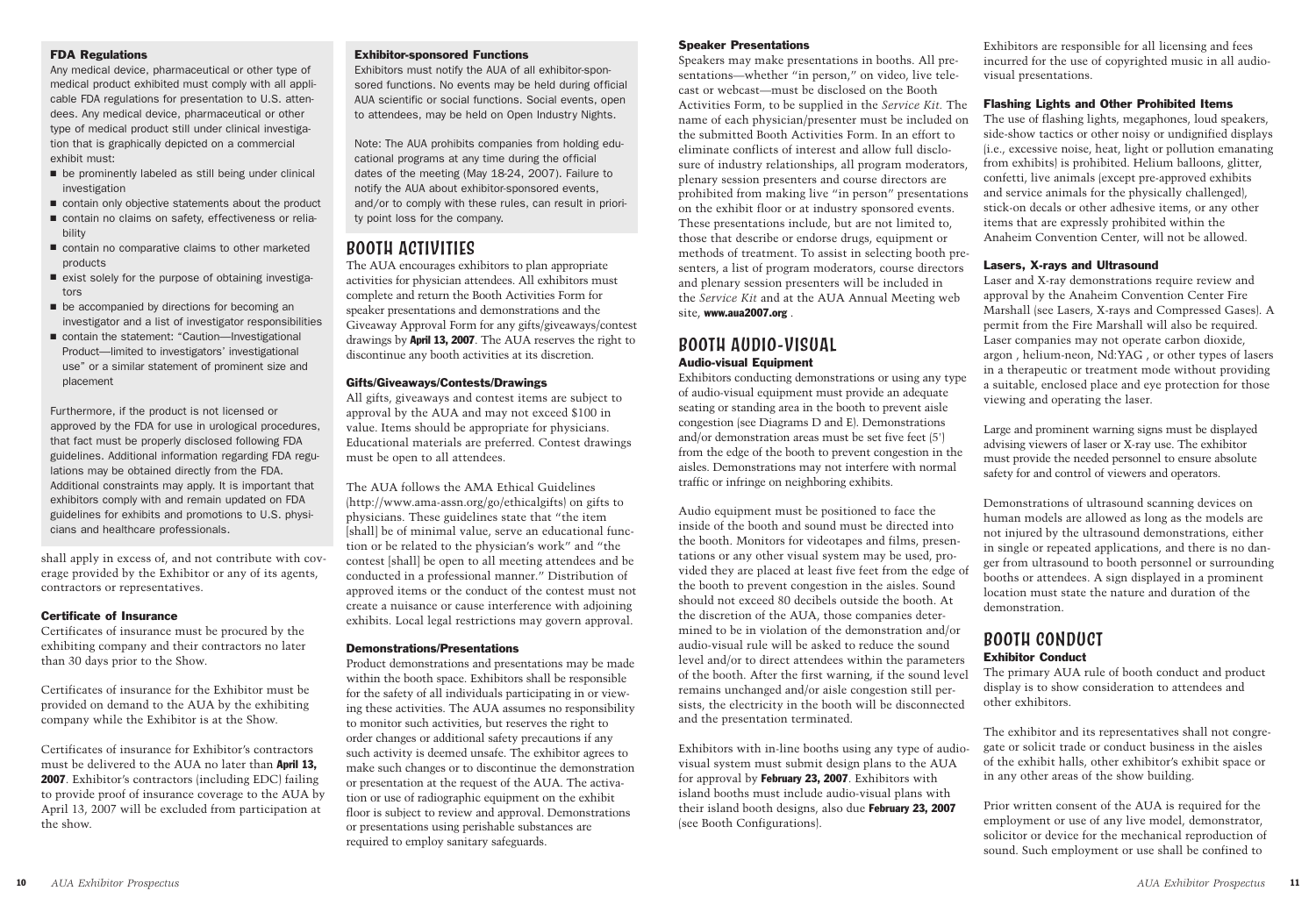#### **Function Space and Meeting Room Request**

Function space and meeting rooms at AUA headquarters hotels may be requested via *Service Kit* forms. Space may be requested for social events, meetings, and more. The type of event must be clearly indicated.

## HOTEL SERVICES **Exhibitor Hotel Services**

AUA Hotel Services, powered by Ambassadors, is the official housing service for the AUA Annual Meeting. AUA Hotel Services, Ambassadors, is the only official hotel reservation service for the AUA.

The Hotel Services Policy for exhibitors for the AUA 2007 Annual Meeting is posted on **www.AUA2007.org**.

### PRESS SUITE AND MEDIA POLICY **Press Suite**

Exhibitors can contact Ambassadors to discuss requests for lodging at anytime.

Priority points can be earned by using AUA Hotel Services in Anaheim. Exhibitor Bulletins will carry information about housing for the benefit of exhibitors and their contractors.

#### **AUA Hotel Services Contact**

AUA Hotel Services, Ambassadors, services representatives are available to answer exhibitor housing questions at 866-772-4409 (U.S.), 404-584-7458 (Int'l.) or auaexhibitors@ambassadors.com .

More than 100 journalists register in the AUA Press Suite, representing consumer and trade publications in a variety of media, including television. The AUA receives wide coverage on radio, television, magazines and newspapers. Exhibitors are invited to prepare and supply appropriate media materials for distribution. Only third-party press materials relating to research being presented at the meeting will be permitted. The AUA prefers to review materials before the meeting, but will accept them on site.

#### **Media Policy**

Media events not sponsored by the AUA are not permitted at the show. Exhibitors should contact the AUA Communications Office to coordinate dates and times to ensure events do not conflict with AUAsponsored activities. Solicitation of registered press outside the Press Suite or near the exhibit hall is strictly prohibited. The AUA will make available upon request a list of pre-registered press to public relations personnel two weeks prior to the meeting.

For more information on the AUA Media Policy and Press Suite, contact Wendy Waldsachs Isett, Communications Coordinator, wisett@auanet.org .

## REGISTRATION **On-line Registration www.AUA2007.org**.

On-line registration will be available January, 2007 at

#### **On-site Registration/Badge Pickup**

Exhibitor Registration is open Thursday, May 17 through Tuesday, May 22, 2007. Photo identification and a company business card are required at on-site registration and for badge pick up. To avoid lines, register or pick-up company badges either Thursday or Friday.

## **Badge Eligibility**

Exhibitor badges are issued only to full-time employees or temporary booth personnel; for example models, celebrities and sales specialists. Physicians may register as exhibitors only if they are full-time employees with a company business card. Registration of physicians as exhibitors who are not full-time employees of the company is prohibited. Any company violating this rule forfeits its priority points for the year.

## **Badge Costs**

Each company is allocated five complimentary exhibitor badges per 100 square feet of leased booth space rented. Additional badges are \$50 each.

#### **Rules for Wearing Badges**

- alcoholic beverages are prohibited (unless AUA approved)
- no food and beverages may be served in 10' x 10' booths
- no popcorn or fried foods (cooked in booth) or nuts with shells may be served from any booth
- adequate trash receptacles and porter/cleaning personnel must be provided by exhibitor
- no hospitality may interfere with the access to neighboring booths

Exhibitors must wear the official badge at all times at the show site. Adding a business card to the badge is not permitted. Anyone wearing an unofficial badge, a badge with a business card or a badge defaced in any other way will be escorted from the exhibit hall and asked to surrender the badge. The exhibiting company involved will forfeit its priority points for the year.

**Admission to Exhibit Halls and Scientific Sessions**

Anyone with an exhibitor badge may enter the Exhibit Hall one hour before opening and remain on the floor one hour after closing. AUA permission is required for additional access. No one under the age of 18 is allowed admission to the exhibit halls at any time. Due to the nature of the show and liability issues, no exceptions will be made.

Your exhibitor badge admits you into all Plenary, Podium and Poster Sessions, as well as MC & EC courses, at the Annual Meeting. Registration for AUA Courses is held for exhibitors on site. Registration fees will apply to Postgraduate (PG) and Instructional (IC) Courses.

the exhibit space. The AUA, at its sole discretion, may withdraw its consent at any time, in which event the exhibitor shall terminate such activity forthwith.

Distribution of pamphlets, brochures or any advertising matter must be confined to the exhibit space.

No exhibitor will organize or participate in any events, meetings, exhibitions, or functions in the greater Anaheim area during the 2007 AUA Annual Meeting , May 18-24, 2007 without the prior written approval of the AUA.

The exhibitor shall refrain from any action that will distract attendees from attendance at the show during open hours.

The exhibitor shall not enter into another exhibitor's exhibit space without invitation or when unattended.

Neither the exhibitor nor any of its representatives shall conduct itself in a manner offensive to standards of decency or good taste. Any dispute between exhibitors, or any issue with respect to interpretation of these rules for exhibitor conduct, shall be brought promptly to the attention of the Show Management or authorized AUA official, whose decision shall be final and binding on all parties.

Exhibitors will not be permitted to behave in a manner that is objectionable to the AUA and are obliged to comply with any additional rules established by the AUA. Non-compliance with AUA Rules will result in a loss of priority points for the year and may include expulsion from the show.

#### **Attire**

Personnel and/or models contracted by exhibiting companies may not appear in other than normal business, street or shop attire, which shall conform to accepted business and social standards.

#### **Crowd Control**

All exhibitor activities should include plans to prevent congestion in the aisles and disruption of neighboring exhibits. Rope and stanchion are required for large gatherings and will be ordered, if necessary, at the exhibitor's expense.

#### **Food and Beverage**

All food and beverages must be ordered through or approved for distribution by ARAMARK, the exclusive caterer of the Anaheim Convention Center. To control aisle congestion and reduce litter and spills, these rules must be observed:

#### **Photography**

No photographing or videotaping of the exhibit hall is allowed. Photographing another exhibit or display items is prohibited. Unauthorized photographs (digital and analog) and photographic equipment, including portable telephones, will be confiscated and are subject to destruction by Show Management.

Exhibitors may request permission in writing from the AUA to photograph their own booth for internal marketing purposes only.

#### **Cash Product Sales**

Prior written approval from the AUA must be obtained before cash sales transactions are permitted at the show. Booth designs of all cash sale exhibitors must be approved by the AUA prior to move-in. All booth activity must be conducted within the exhibit space. To maintain a professional atmosphere, cash sales should be handled discreetly and appropriately. The AUA reserves the right to close cash sales booths without prior design and sales approval or if surrounding booths are disrupted by cash sales activity or at the discretion of Show Management. If a product cannot be hand carried, shipping arrangements must be made. Attendees will not be allowed on the exhibit floor after 4:00 p.m. on Tuesday, May 22, 2007.

#### **Sales Permits and Taxes**

Exhibitors accepting cash for wares are responsible for all appropriate local and state licenses and permits and the submission of sales reports and sales taxes to the State of California and the City of Anaheim. More information will be in the *Service Kit.*

#### **Distribution of Pharmaceutical Products**

Any and all sales, dispensing and/or delivery of pharmaceutical products of any kind are strictly prohibited. Violation of this rule will result in the immediate termination and closing of the offending exhibit. The exhibiting company will also forego any and all monies paid to the AUA and all accrued priority points. It is at the sole discretion of the AUA to prohibit participation in future AUA meetings by offending exhibitors.